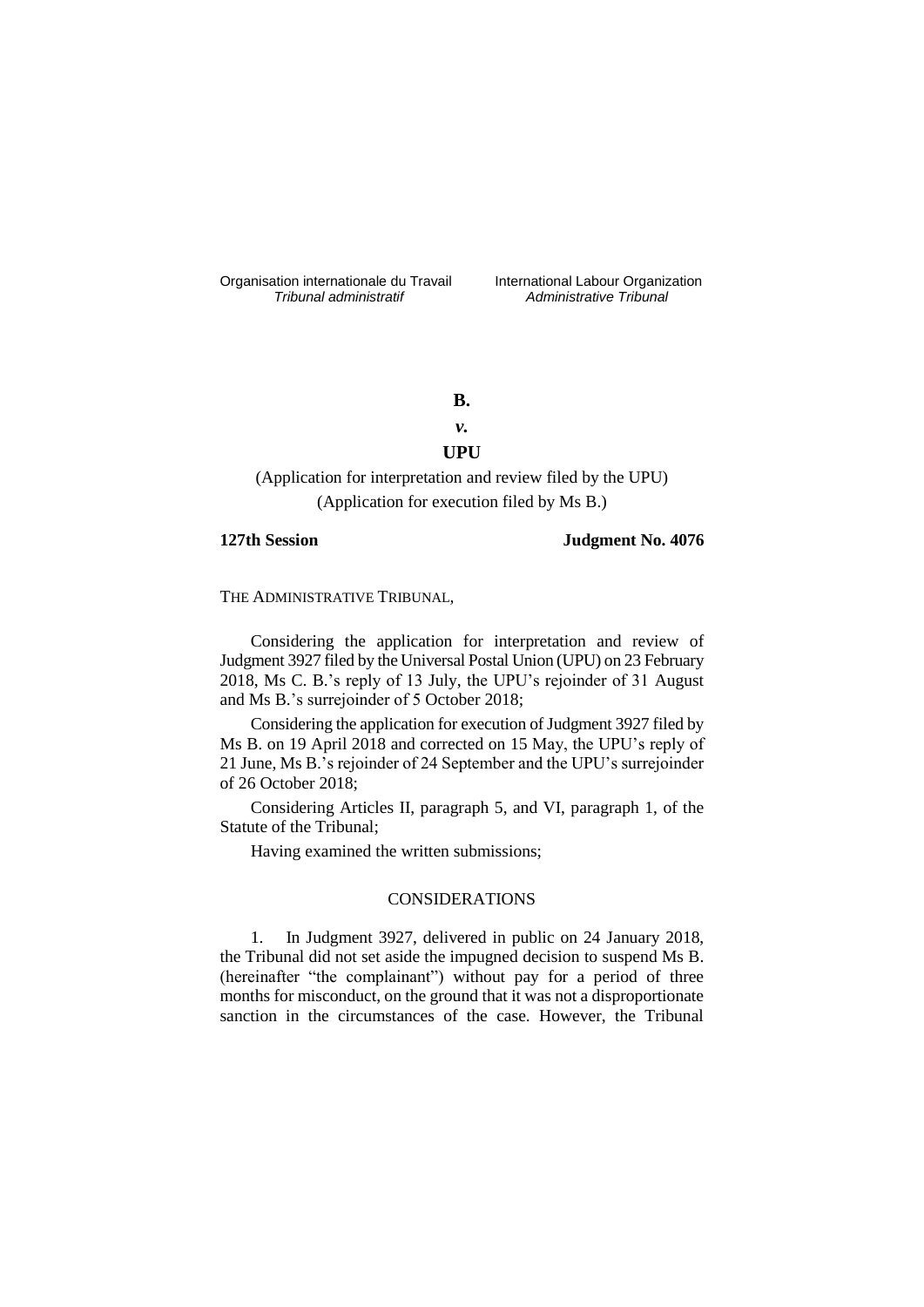awarded the complainant 10,000 Swiss francs in moral damages for the UPU's failure to provide her with copies of the investigation report and the Disciplinary Committee's report during the disciplinary proceedings and at the time of the adoption of the impugned decision. As the complainant succeeded in part, the Tribunal also awarded her 4,000 Swiss francs in costs.

2. The main reason for the decision is found at consideration 11 of Judgment 3927: while the UPU had provided the complainant with summaries of the witness interviews and given her an opportunity to comment on them, the only way to properly ensure that a staff member has been fully informed of all the evidence and other elements of the case against her or him, on which the authority has based or intends to base its decision, is to supply her or him with the pertinent documents. Consequently, the UPU could not invoke the confidentiality of such documents based on Staff Rule 110.4 of the Staff Rules of the International Bureau of the UPU to deny the complainant access to a copy of either the investigation report or the findings and recommendations of the Disciplinary Committee. The Tribunal interpreted Staff Rule 110.4(3) as meaning that the deliberations are confidential and that the consequent reports are not to be published or shared unless or until the documents are relied on in adversarial proceedings, including in steps leading to the imposition of a disciplinary measure.

3. In its application for both interpretation and review of Judgment 3927, filed on 23 February 2018, the UPU submits that the Tribunal's finding that the complainant was deprived of information necessary to her defence during the internal investigative and disciplinary processes constitutes a material error. It argues that the internal rules of the organization do not authorise the sharing of investigative and disciplinary reports with the staff member in question. It contends that the complainant had the information necessary to her defence during both the internal investigative and disciplinary processes. It further argues that the Tribunal failed to take into account and draw conclusions from the disclosure of the reports in question during the proceedings before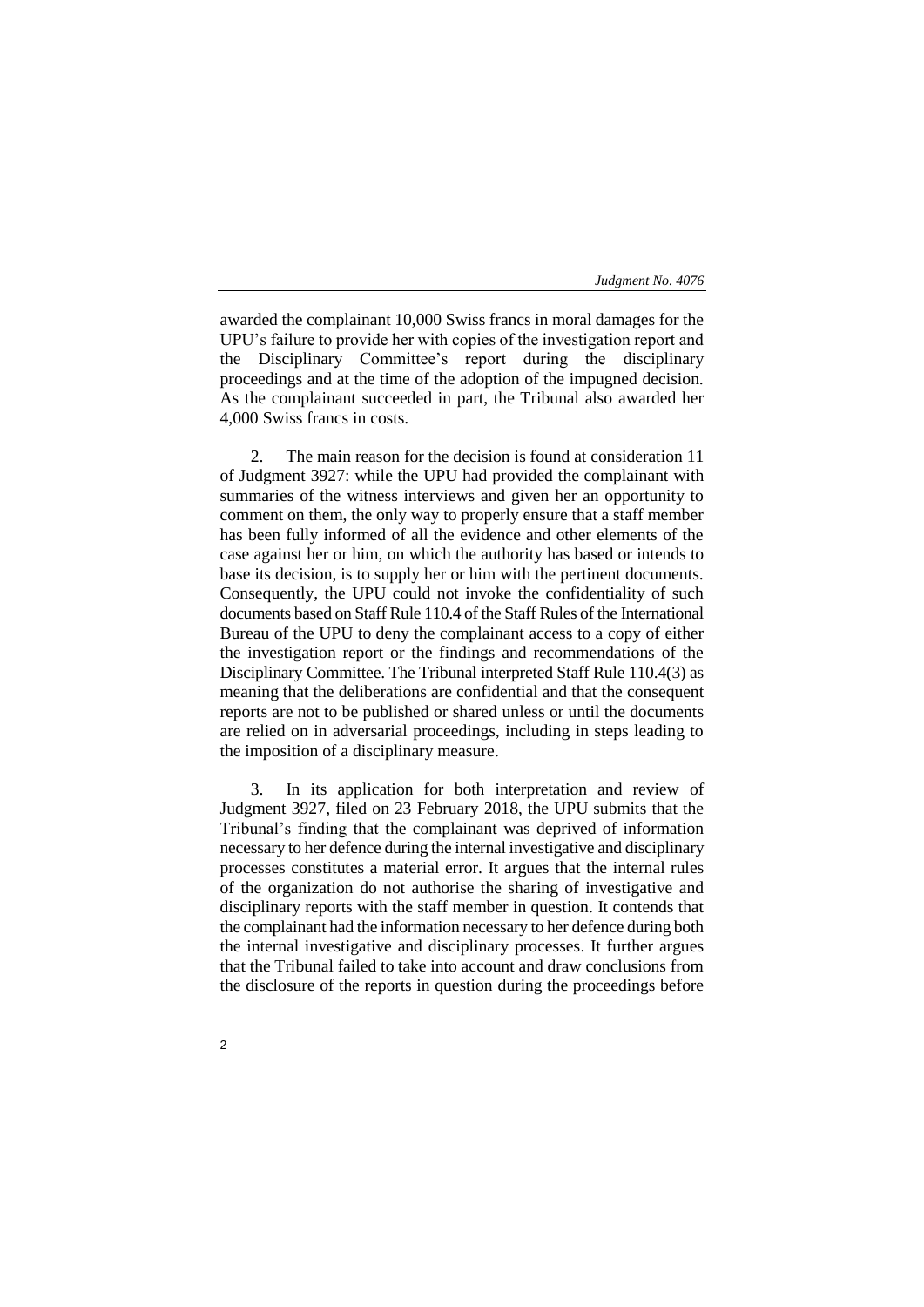the Tribunal, which provided the complainant with ample opportunity to review the documentation and to comment thereon.

The UPU requests the Tribunal to provide "a clear interpretation" and/or review of and reasons for its findings" and to rescind the decision contained in Judgment 3927 insofar as it relates to the award to the complainant of moral damages and costs.

5. The complainant acknowledges that on 25 May 2018 she received full payment of the amounts awarded to her in Judgment 3927. She submits that none of the arguments put forward by the UPU constitutes a ground for review of the judgment or for interpretation of the decision as the UPU merely attempts to re-litigate the case and show its disagreement with the Tribunal's findings. She asks the Tribunal to declare that the UPU's application is irreceivable and devoid of merit, to order the UPU to pay her moral damages in the amount of 20,000 Swiss francs for frivolously maintaining its application for interpretation and review despite the full execution of Judgment 3927, and to award her costs.

6. On 19 April 2018 the complainant filed an application for execution of Judgment 3927, because as of that date, none of the orders made in that judgment had been executed. She had received a letter dated 26 March 2018 from the Deputy Director General informing her that the UPU had filed an application for interpretation and review of Judgment 3927 and that the Council of Administration had instructed the International Bureau to "await the outcome of the review process before the [Tribunal]" as well as a "final deliberation and decision" of the Council of Administration which would be meeting in April 2018. Although, as noted above, the amounts awarded to her in Judgment 3927 were subsequently paid to her, she maintains her application for execution because of the late payment of the amounts due, for which she says she is entitled to interest, and claims further moral damages and costs. Specifically, she claims moral damages for having to file the application for execution in an amount not less than 30,000 Swiss francs, and exemplary damages to compensate the injury to her health, honour,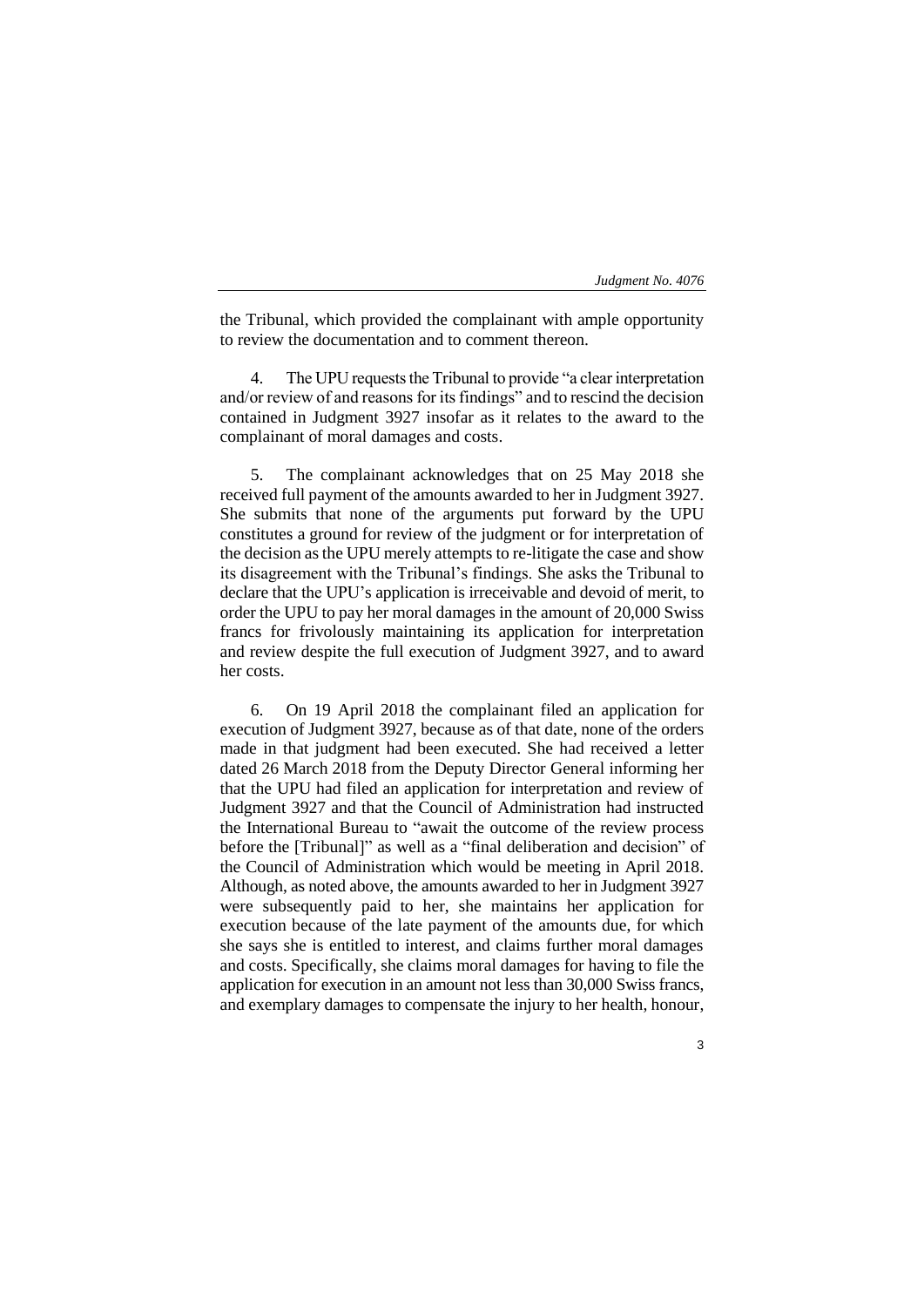dignity and reputation caused by the illegal conduct of the UPU in retaliation for the exercise of her fundamental rights of appeal. She also claims costs in the amount of 10,000 Swiss francs, and interest at the rate of 5 per cent per annum on the sums paid to her belatedly pursuant to Judgment 3927, for the period commencing 30 days after the public delivery of that judgment and ending on the date of payment (25 May 2018).

7. As the two applications concern the same judgment, the Tribunal finds it convenient to join them in order to render one judgment. The Tribunal finds the written submissions to be sufficient to reach a reasoned decision and therefore denies the complainant's request for oral hearings.

8. According to the Tribunal's case law, ordinarily an application for interpretation can only concern the decision in a judgment and not the grounds therefor (see, for example, Judgment 3984, consideration 10, and the case law cited therein). The application for interpretation is, on the face of the record, irreceivable as it does not put in issue the terms of the orders made in the decision in Judgment 3927.

9. Regarding the application for review, it is well settled that the Tribunal's judgments are final and carry the authority of *res judicata*. They may be reviewed only in exceptional circumstances and on strictly limited grounds. The only admissible grounds therefor are failure to take account of material facts, a material error (in other words, a mistaken finding of fact involving no exercise of judgement, which thus differs from misinterpretation of the facts), an omission to rule on a claim, or the discovery of new facts on which the complainant was unable to rely in the original proceedings. Moreover, these pleas must be likely to have a bearing on the outcome of the case. On the other hand, pleas of a mistake of law, failure to admit evidence, misinterpretation of the facts or omission to rule on a plea afford no grounds for review (see, for example, Judgments 3001, consideration 2, 3452, consideration 2, 3473, consideration 3, 3634, consideration 4, 3719, consideration 4, and 3897, consideration 3).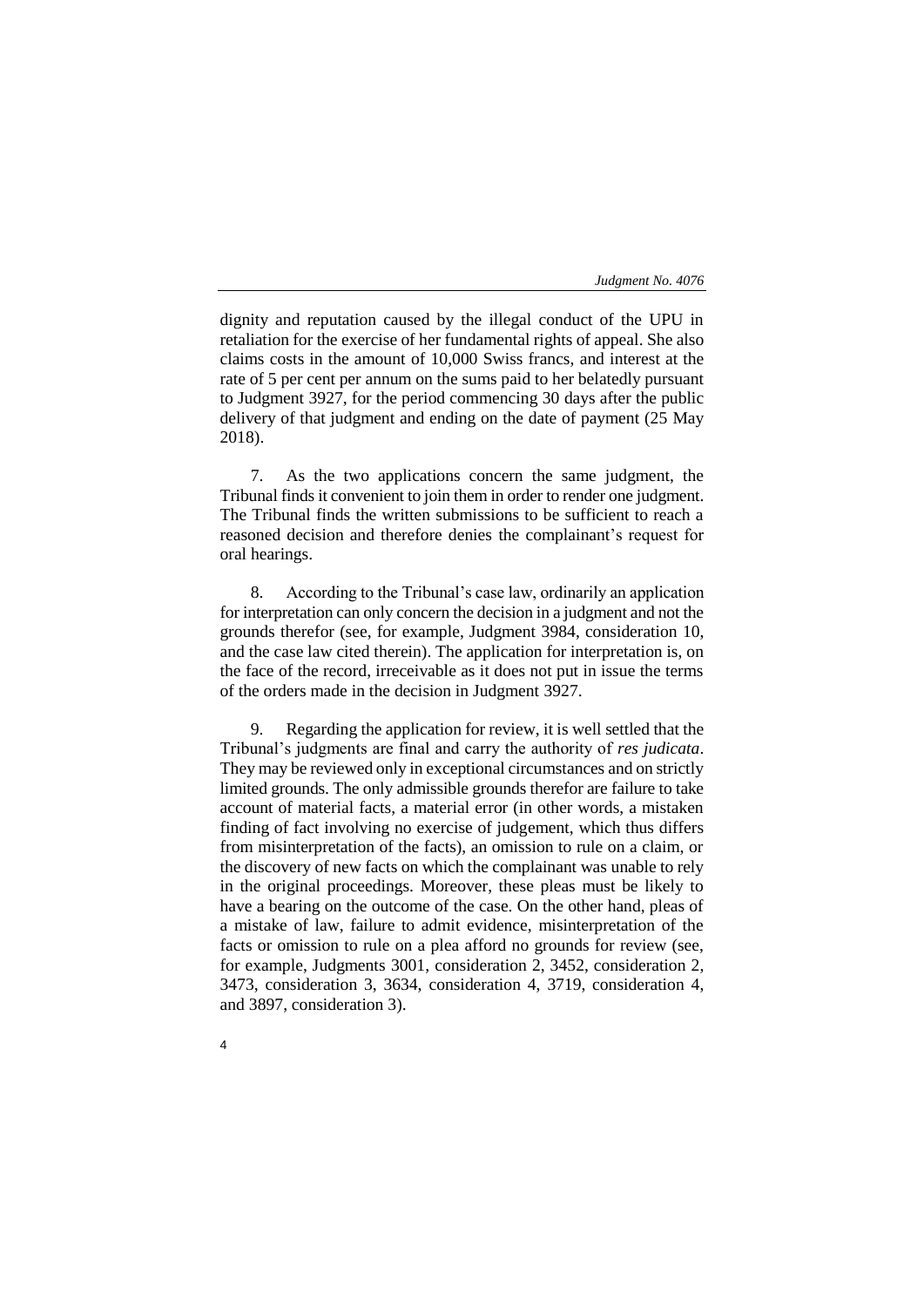10. In Judgment 3927 the Tribunal found that the UPU was mistaken in interpreting Staff Rule 110.4 as prohibiting the staff member affected from getting access to the report of the Disciplinary Committee. It must be added that the Tribunal recognized that the complainant's right of defense and due process had been protected and the impugned decision was not set aside. In any case, the UPU's submission on this matter affords no ground for review as it is essentially a disagreement with the Tribunal's interpretation of Staff Rule 110.4, which is not an admissible ground for review.

11. In conclusion, in its application for interpretation and review, the UPU simply disagrees with the Tribunal's appraisal of the evidence and its interpretation of the law. The UPU's arguments, as summarized above, demonstrate that the present application does not raise any admissible ground for review, nor any question of interpretation, and that it is in fact merely an attempt to re-open issues already settled in Judgment 3927. Accordingly, it must be dismissed. However, the UPU's maintenance of its application for interpretation and review after the full execution of the judgment is not an abuse of process, nor is it considered frivolous, and the complainant's counterclaim for moral damages must be rejected.

12. With regard to the application for execution, the UPU contests its receivability on the ground that the complainant received the payment due on 25 May 2018 and submits that, according to the case law, the practise is to let the organization have a reasonable amount of time to execute a judgment. It also contends that the application is unfounded as the UPU has taken the proper steps to comply with the Tribunal's decision.

13. The application for execution is receivable. The 26 March 2018 letter from the Deputy Director General to the complainant essentially informed her that the UPU disagreed with the Tribunal's Judgment 3927 and had filed an application for interpretation and review. It stated inter alia that the UPU must "await the outcome of the review process before the [Tribunal] as well as the final deliberation and decision" of the Council of Administration which would be meeting in April 2018.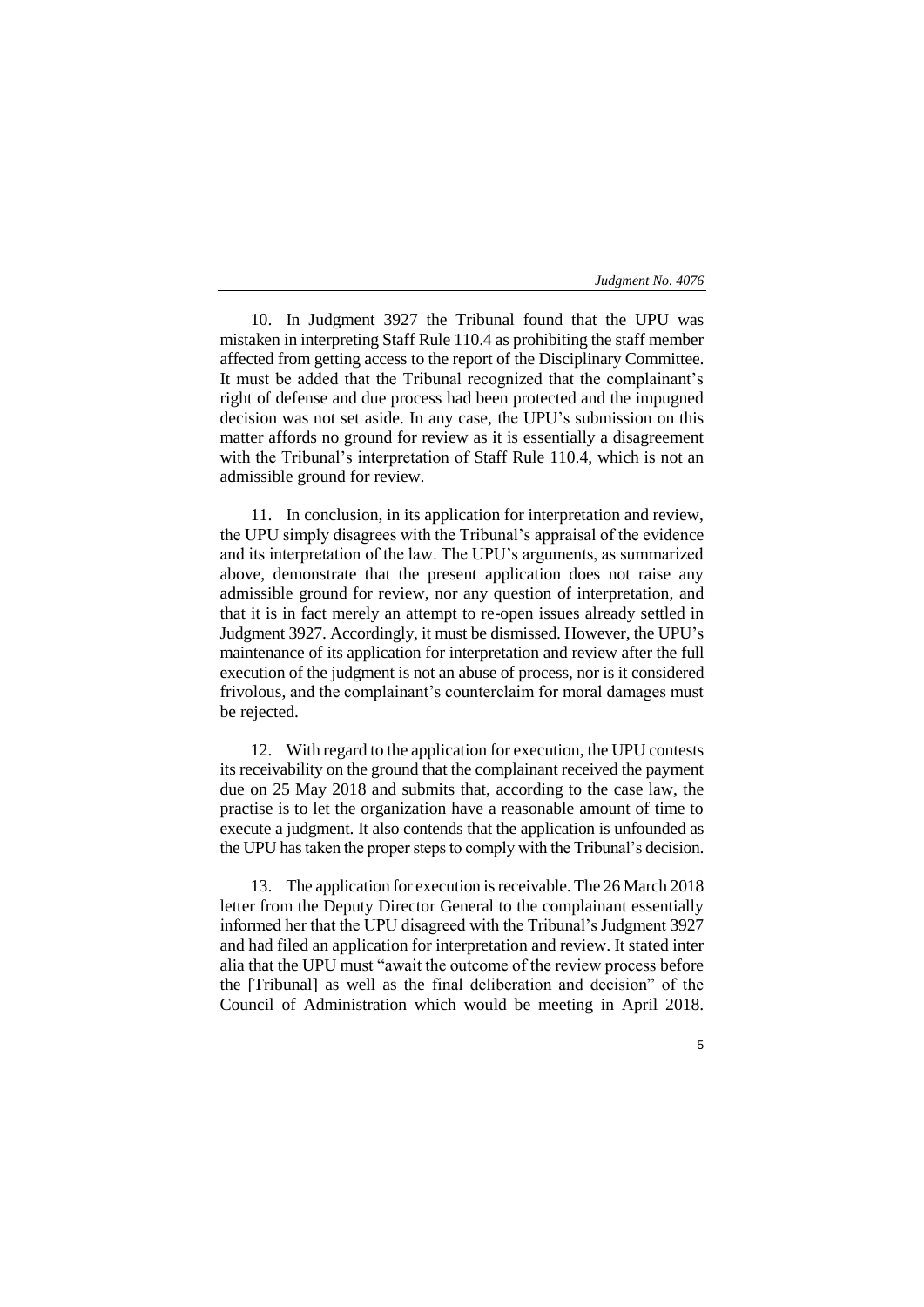In light of this, and considering that the complainant only received the payment four months after the public delivery of the judgment, the present application for execution is not moot. In any case, the order contained in the decision of Judgment 3927 was clear and the application for review did not suspend the execution of the judgment (see Judgment 1620, consideration 7). The execution depended on the payment of an established amount of money and the UPU had to execute the judgment within one month from the date of its delivery (see Judgment 3152, consideration 20).

14. In light of the above, the Tribunal orders the UPU to pay the complainant, within one month of the date of the public delivery of the present judgment, interest on the amounts paid at the rate of 5 per cent per annum from one month from the date of the public delivery of Judgment 3927 (24 January 2018) until the date of final payment (25 May 2018).

15. The unnecessary delay in executing Judgment 3927 has caused the complainant moral injury, for which she is entitled to moral damages that the Tribunal sets in the amount of 1,000 Swiss francs. The complainant is also entitled to costs in the total amount of 7,000 Swiss francs for these two applications.

# DECISION

For the above reasons,

- 1. The UPU's application for interpretation and review is dismissed.
- 2. The UPU shall pay the complainant 5 per cent interest in accordance with consideration 14, above.
- 3. The UPU shall pay the complainant 1,000 Swiss francs in moral damages.
- 4. The UPU shall also pay her 7,000 Swiss francs in costs.
- 5. All other claims and counterclaims are dismissed.
- 6